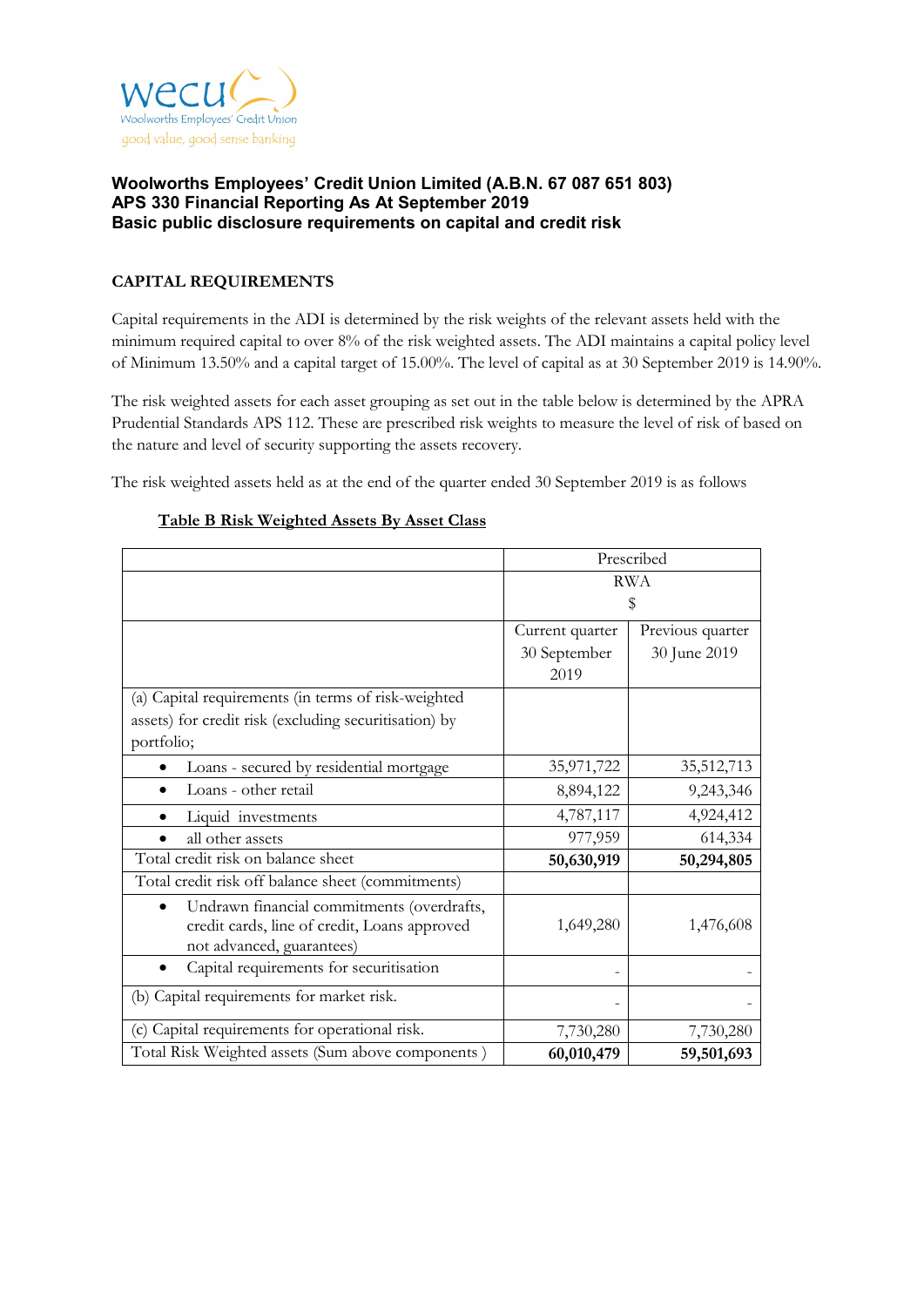

### **CAPITAL HELD BY THE ADI**

The capital held by the ADI exceeds the policy and minimum capital prescribed by the APRA Prudential standards. This excess facilitates future growth within the ADI.

The capital ratio is the amount of capital described in Table C divided by the risk weighted assets

|                      |                              | Capital          | Capital Ratio   |                  |  |
|----------------------|------------------------------|------------------|-----------------|------------------|--|
|                      |                              |                  |                 |                  |  |
|                      | Current quarter              | Previous quarter | Current quarter | Previous quarter |  |
|                      | 30 September<br>30 June 2019 |                  | 30 September    | 30 June 2019     |  |
|                      | 2019                         |                  | 2019            |                  |  |
| Common Equity Tier 1 | 8,647,842                    | 8,649,683        | 14.41%          | 14.54%           |  |
| Tier 1               | 8,647,842                    | 8,649,683        | 14.41%          | 14.54%           |  |
| Total Capital        | 8,939,565                    | 8,941,851        | 14.90%          | 15.03%           |  |

### **Table C**

#### **CREDIT RISK**

# **(i)CREDIT RISK – INVESTMENTS**

Surplus cash not invested in loans to members are held in high quality liquid assets. This included the funds required to be held to meet withdrawal of deposits by members of the ADI.

The ADI uses the ratings of reputable ratings agencies to assess the credit quality of all investment exposure, where applicable, using the credit quality assessment scale in APRA prudential Guidance in APS112. The credit quality assessment scale within this standard has been complied with.

The table D below excludes the Equities and off balance sheet exposures. Off balance sheet exposures are set out in the table F that follows

The exposure values associated with each credit quality step are as follows in Table D: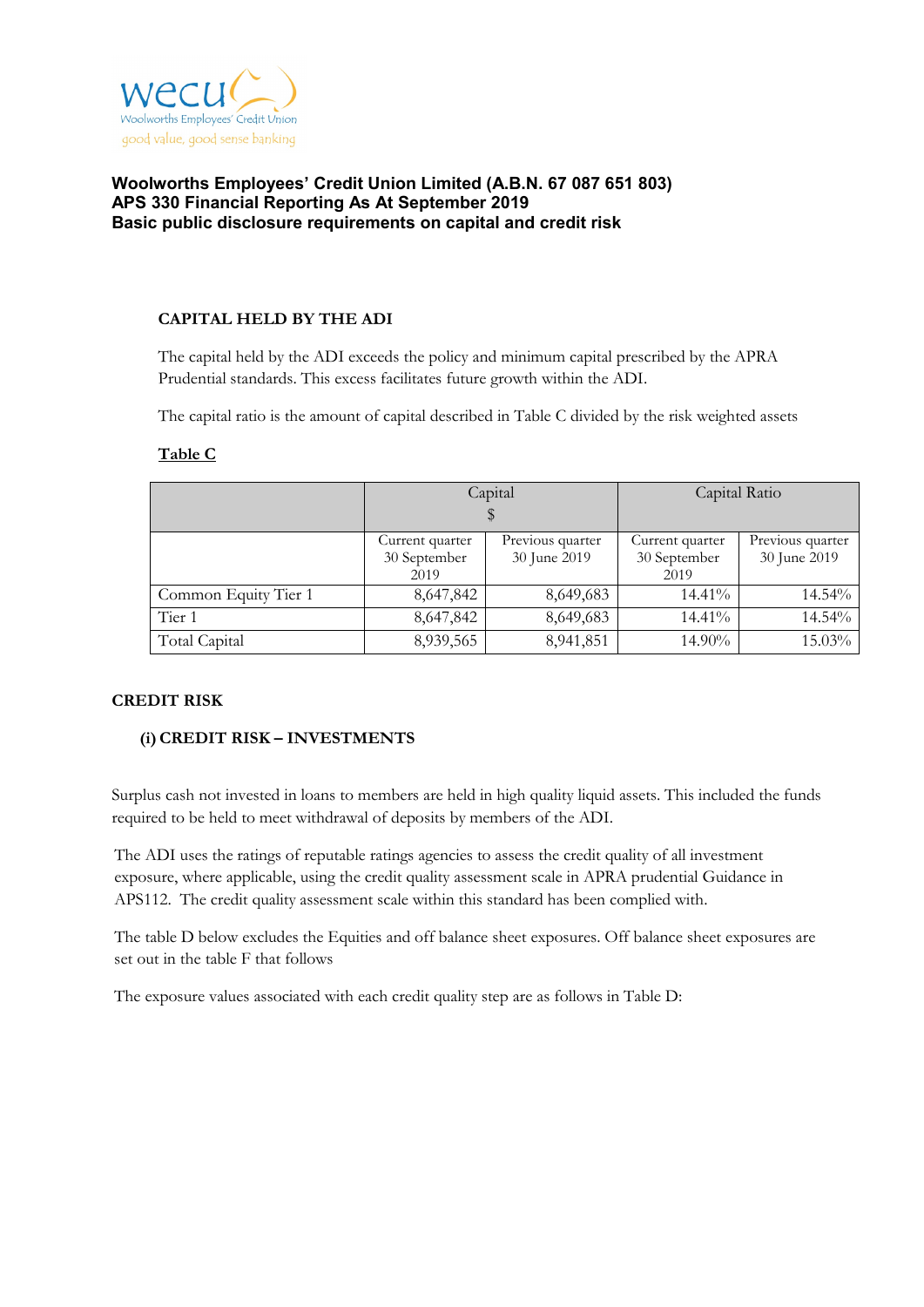

## **Table D**

# **Current Quarter 30 September 2019**

|                | Current quarter |                   |                |                |                          |                          |
|----------------|-----------------|-------------------|----------------|----------------|--------------------------|--------------------------|
| Investments    | Average gross   | Carrying value on | Past due       | Impaired       | Specific                 | Increase in              |
| with banks and | exposure in     | balance sheet     | facilities     | facilities     | Provision                | specific                 |
| other ADI's    | quarter         |                   |                |                | as at end                | provision                |
|                |                 |                   |                |                | of qtr                   | and write                |
|                |                 |                   |                |                |                          | offs in qtr              |
|                |                 |                   | \$             | \$             | \$                       |                          |
| Cuscal         | 5,772,775       | 6,361,617         | $\blacksquare$ |                | $\blacksquare$           |                          |
| <b>Banks</b>   | 11,331,773      | 11,373,123        | $\blacksquare$ | $\blacksquare$ | $\overline{\phantom{a}}$ | $\overline{\phantom{0}}$ |
| Government     |                 |                   | ۰              |                | $\overline{\phantom{a}}$ |                          |
| Total          | 17,104,548      | 17,734,740        | ۰.             |                | ۰.                       |                          |

#### **Previous quarter 30 June 2019**

|                | Previous quarter |                   |            |            |                |             |  |
|----------------|------------------|-------------------|------------|------------|----------------|-------------|--|
| Investments    | Average gross    | Carrying value on | Past due   | Impaired   | Specific       | Increase in |  |
| with banks and | exposure in      | balance sheet     | facilities | facilities | Provision as   | specific    |  |
| other ADI's    | quarter          |                   |            |            | at end of      | provision   |  |
|                |                  |                   |            |            | qtr            | and write   |  |
|                |                  |                   |            |            |                | offs in qtr |  |
|                |                  |                   | \$         | \$         |                |             |  |
| Cuscal         | 5,503,883        | 6,575,824         |            |            | ۰              |             |  |
| Banks          | 11,756,661       | 11,826,021        |            |            | $\blacksquare$ |             |  |
| Government     |                  |                   |            |            | ۰              |             |  |
| Total          | 17,260,544       | 18,401,845        |            |            | ۰              |             |  |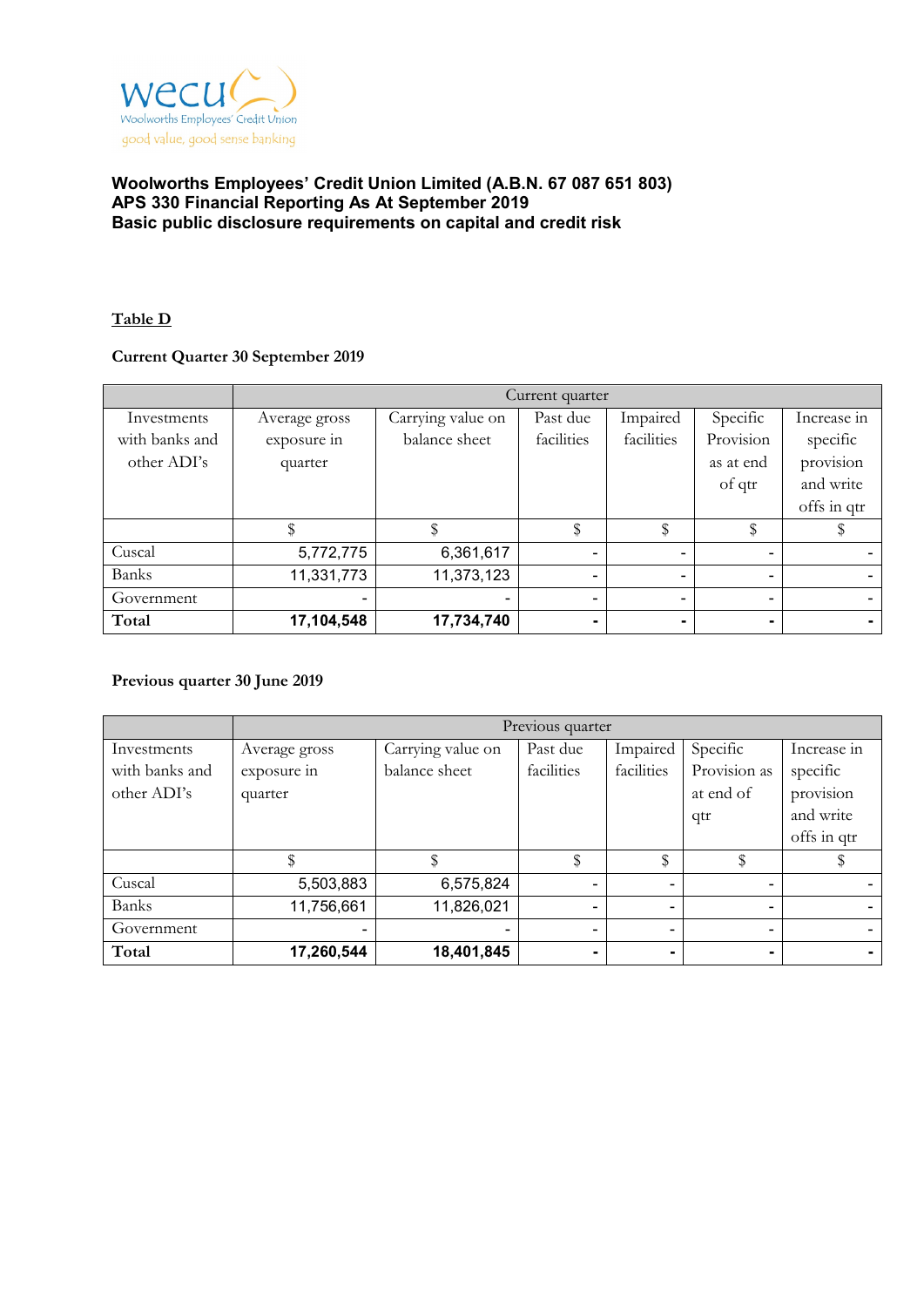

# **CREDIT RISK – LOANS**

The classes of loans entered into by the ADI are limited to loans; commitments and other non-market offbalance sheet exposures. The ADI does not enter into debt securities; and over-the-counter derivatives.

#### **Impairment details**

The level of impaired loans by class of loan is set out below. In the note below -

- Carrying Value is the amount of the balance sheet gross of provision (net of deferred fees)
- Past due loans is the 'on balance sheet' loan balances which are behind in repayments past due by 90 days or more but not impaired
- Impaired loans are the 'on balance sheet' loan balances which are at risk of not meeting all principle and interest repayments over time
- Provision for impairment is the amount of the impairment provision allocated to the class of impaired loans
- The losses in the period equate to the additional provisions set aside for impaired loans, and bad debts written off in excess of previous provision allowances.

The impaired loans are generally not secured against residential property. Some impaired loans are secured by bill of sale over motor vehicles or other assets of varying value. It is not practicable to determine the fair value all collateral as at the balance date due to the variety of assets and condition

The analysis of the ADI's loans by class, is as follows in Table E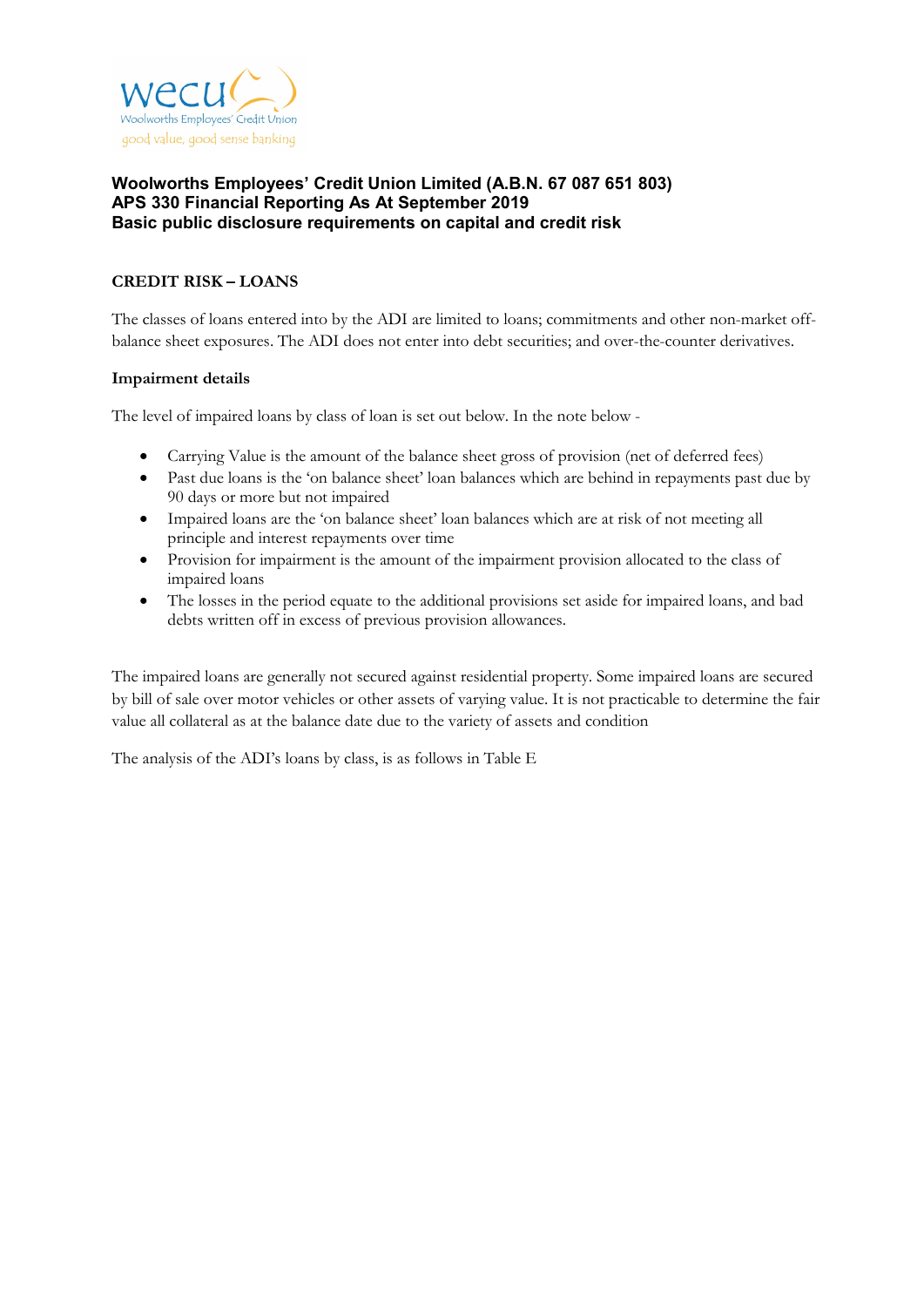

**Table E** [excludes off balance sheet exposures or equities. Off balance sheet exposures are set out in the table F that follows]

## **Current Quarter** 30 September 2019

| Loans        | Gross       | Gross       | Commitment   | Past due   | Impaired   | Specific  | Increase    |
|--------------|-------------|-------------|--------------|------------|------------|-----------|-------------|
| Portfolio    | exposure    | exposure    | s – redraws, | facilities | facilities | Provision | in specific |
|              | value -     | value on    | overdraft    |            |            | as at end | provision   |
|              | Average for | balance     | facilities   |            |            | of qtr    | and write   |
|              | the period  | sheet       | undrawn      |            |            |           | offs in qtr |
|              |             |             |              |            |            |           |             |
|              | \$          | \$          | \$           | \$         | \$         | \$        | \$          |
| Mortgage     | 99.044.270  | 98,831,702  | 7,938,218    | 317.970    | 317.970    |           |             |
| secured      |             |             |              |            |            |           |             |
| Personal     | 7,864,362   | 7,848,282   | 23,300       | 49,966     | 49,966     | 33,650    | 5,419       |
|              |             |             |              |            |            |           |             |
| Overdrafts & | 1,112,983   | 1,085,726   | 723,836      | 5,269      | 7,768      | 6,236     | 612         |
| Credit cards |             |             |              |            |            |           |             |
| Total        | 108,021,615 | 107,765,709 | 8,685,353    | 373,205    | 375,704    | 39,886    | 6,031       |

# **Previous quarter** 30 June 2019

| Loans        | Gross       | Gross       | Commitment   | Past due   | Impaired   | Specific  | Increase    |
|--------------|-------------|-------------|--------------|------------|------------|-----------|-------------|
| Portfolio    | exposure    | exposure    | s – redraws, | facilities | facilities | Provision | in specific |
|              | value -     | value on    | overdraft    |            |            | as at end | provision   |
|              | Average for | balance     | facilities   |            |            | of qtr    | and write   |
|              | the period  | sheet       | undrawn      |            |            |           | offs in qtr |
|              | \$          | \$          | S            | \$         | \$         | \$        | S           |
| Mortgage     | 93,454,125  | 98,312,969  | 7,403,161    | 319,676    |            |           |             |
| secured      |             |             |              |            |            |           |             |
| Personal     | 7,282,975   | 8,097,230   | 23,300       | 51,475     | 51.475     | 28,232    | 8,022       |
| Overdrafts & | 1,148,429   | 1,179,971   | 629,590      | 6,066      | 7,602      | 5,623     | 383         |
| Credit cards |             |             |              |            |            |           |             |
| <b>Total</b> | 101,885,528 | 107,590,170 | 8,056,052    | 377,217    | 59,077     | 33,855    | 8,405       |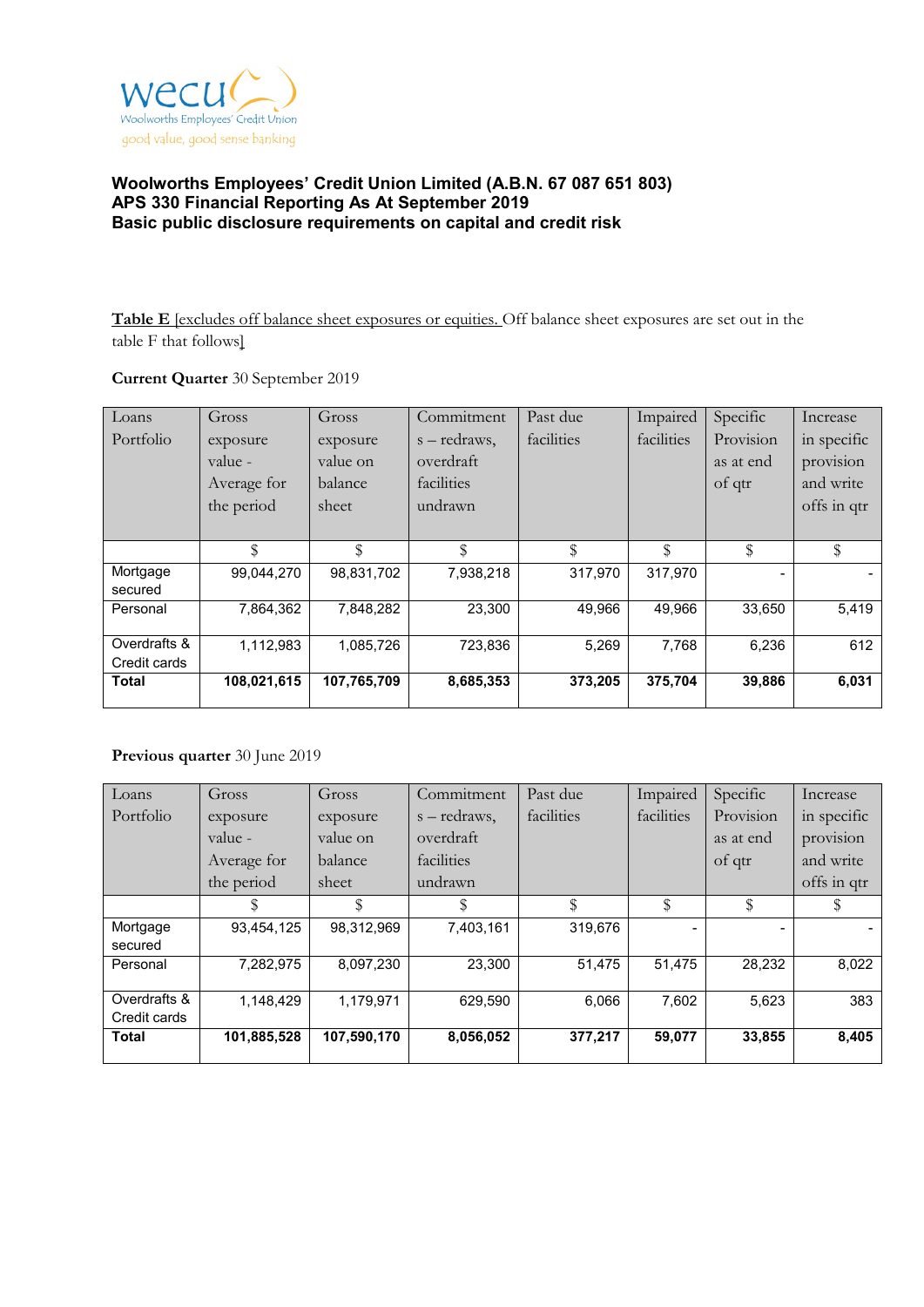

#### **General Reserve for Credit Losses**

This reserve is set aside to quantify the estimate for potential future losses in the loans and investments.

In addition to the provision for impairment, the board has recognised the need to make an allocation from retained earnings to ensure there is adequate protection for members against the prospect that some members will experience loan repayment difficulties in the future.

The reserve has been determined on the basis of the past experience with the loan delinquency and amounts written off.

The value of the reserve is amended to reflect the changes in economic conditions, and the relevant concentrations in specific regions and industries of employment within the loan book.

|         | Current quarter<br>30 September 2019 | Previous quarter<br>30 June 2019 |
|---------|--------------------------------------|----------------------------------|
| Balance | 291,723                              | 292,168                          |